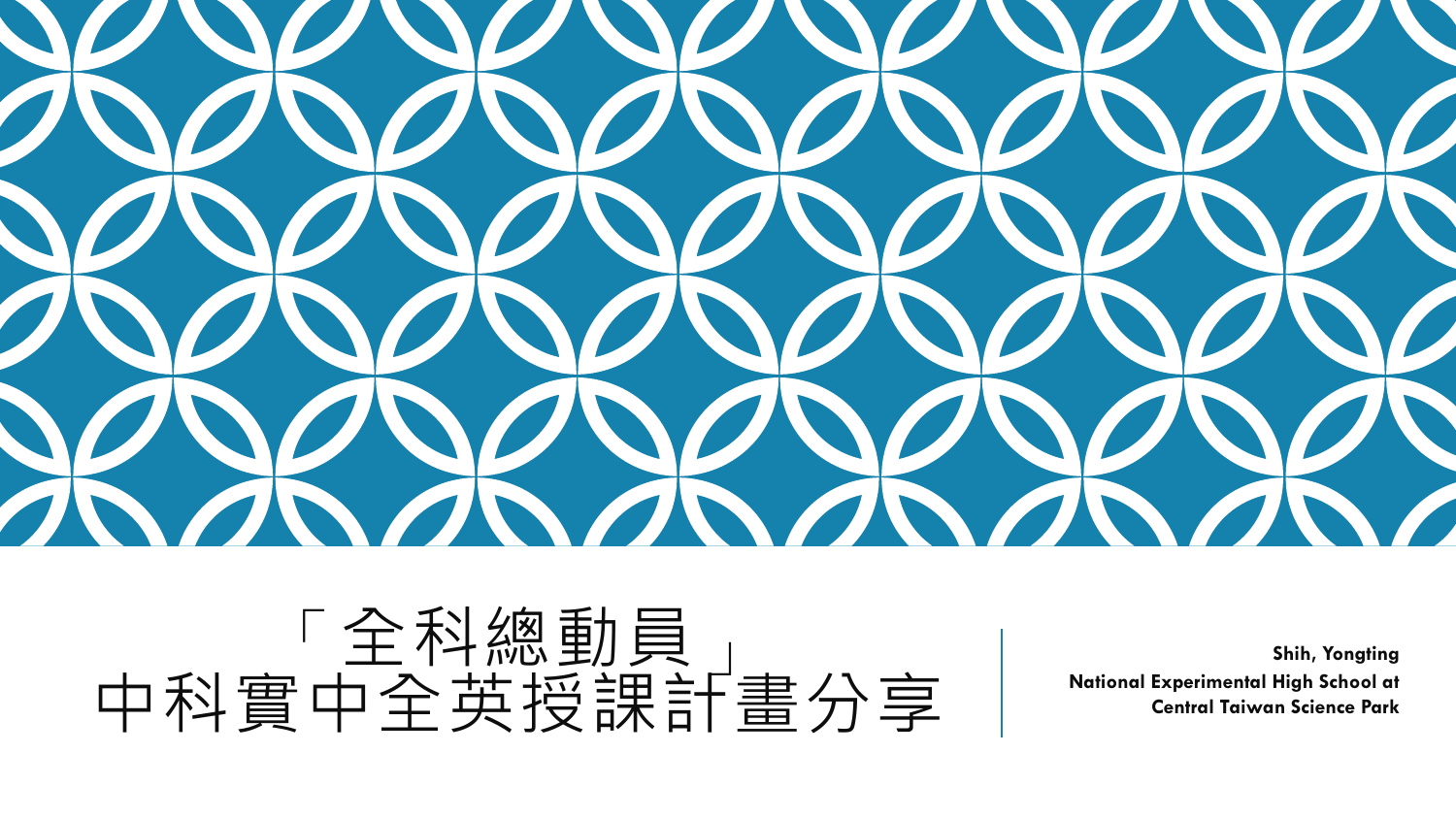## 學校英文加減上

●本校屬實驗型完全中學, 高中部各年級設有 4 班 ( 含數理實 驗班),每班30人。專題研究及第二外語為兩大校訂必修課 程,多元選修課程橫跨各大領域,並開設採全英語授課課程 ;英文課程皆依領綱規劃,唯第 6 學期可自由選擇 4 學分英 文或二外加深加廣課程。高中部教師29 人(英語文正式教師 3人),以探究實作及問題解決為教學核心,學生英文程度多 為中階(國中英文會考皆為基礎級B以上),且具數理專長 ,升學多以一般大學理工科系為主。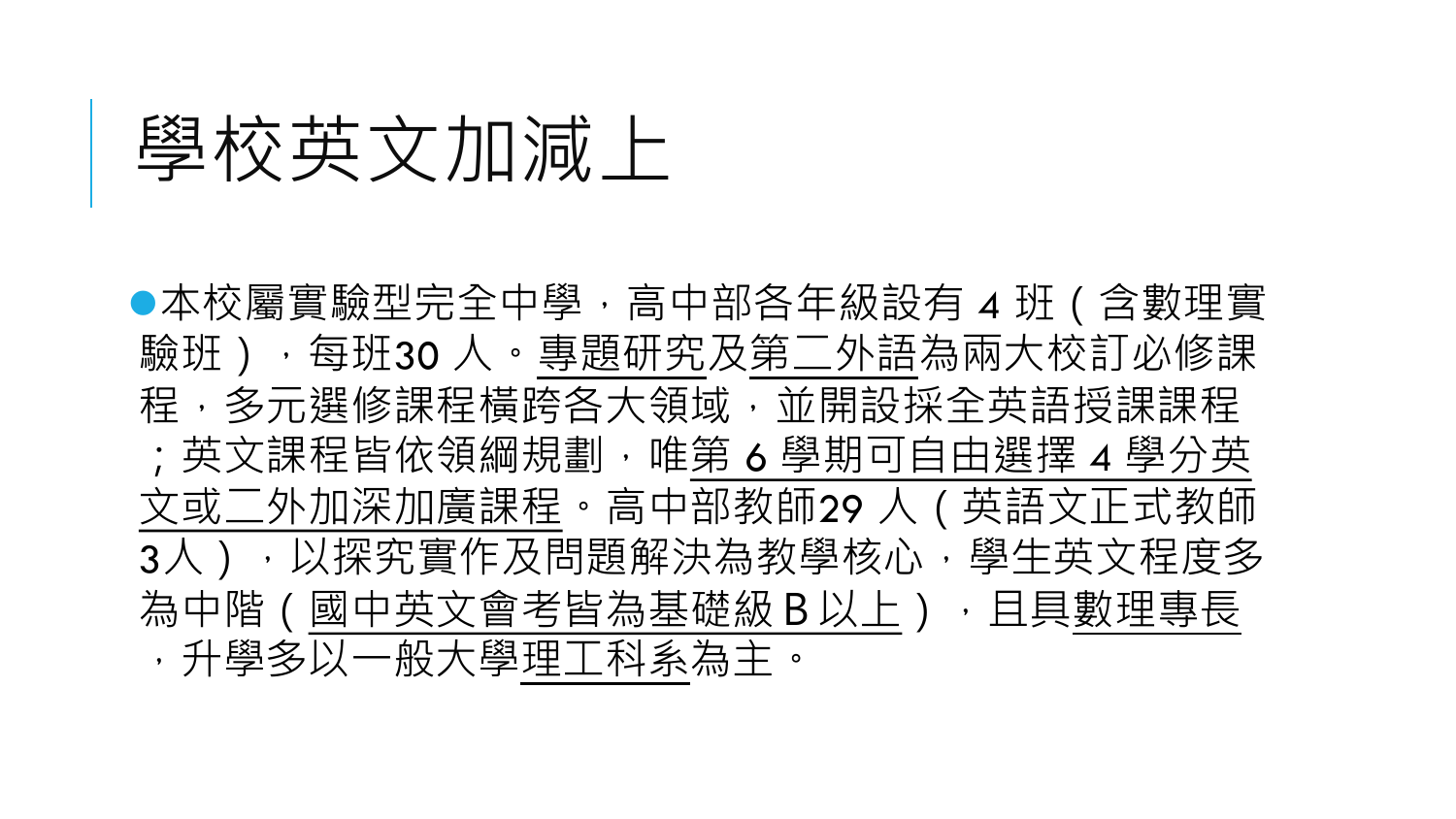# 社群記錄随時留

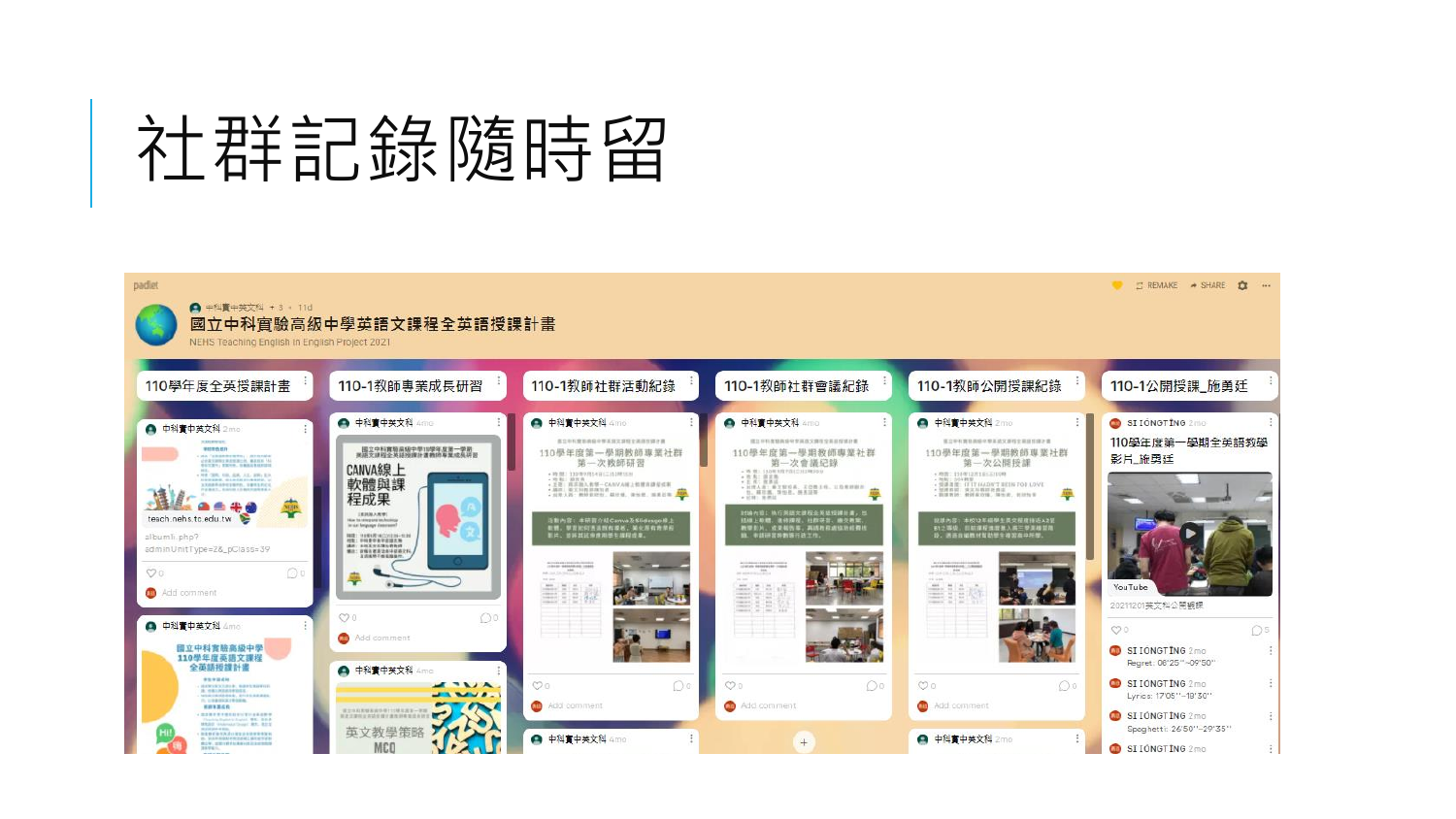# 社群操作小而美

#### 社群研習主題

- 1. 全英教學策略
- 2. 線上軟體操作
- 3. 資訊器材實作
- 4. 部定/選修課程設計分享 5. 專書/研究主題探討共學

#### ●社群共備要點

- 1. 人不在多,志同道合最好
- 2. 事不在我,彼此交流最好
- 3. 時不在長,教學相長最好
- 4. 地不在遠,前後左右最好
- 5. 物不在貴,發揮作用最好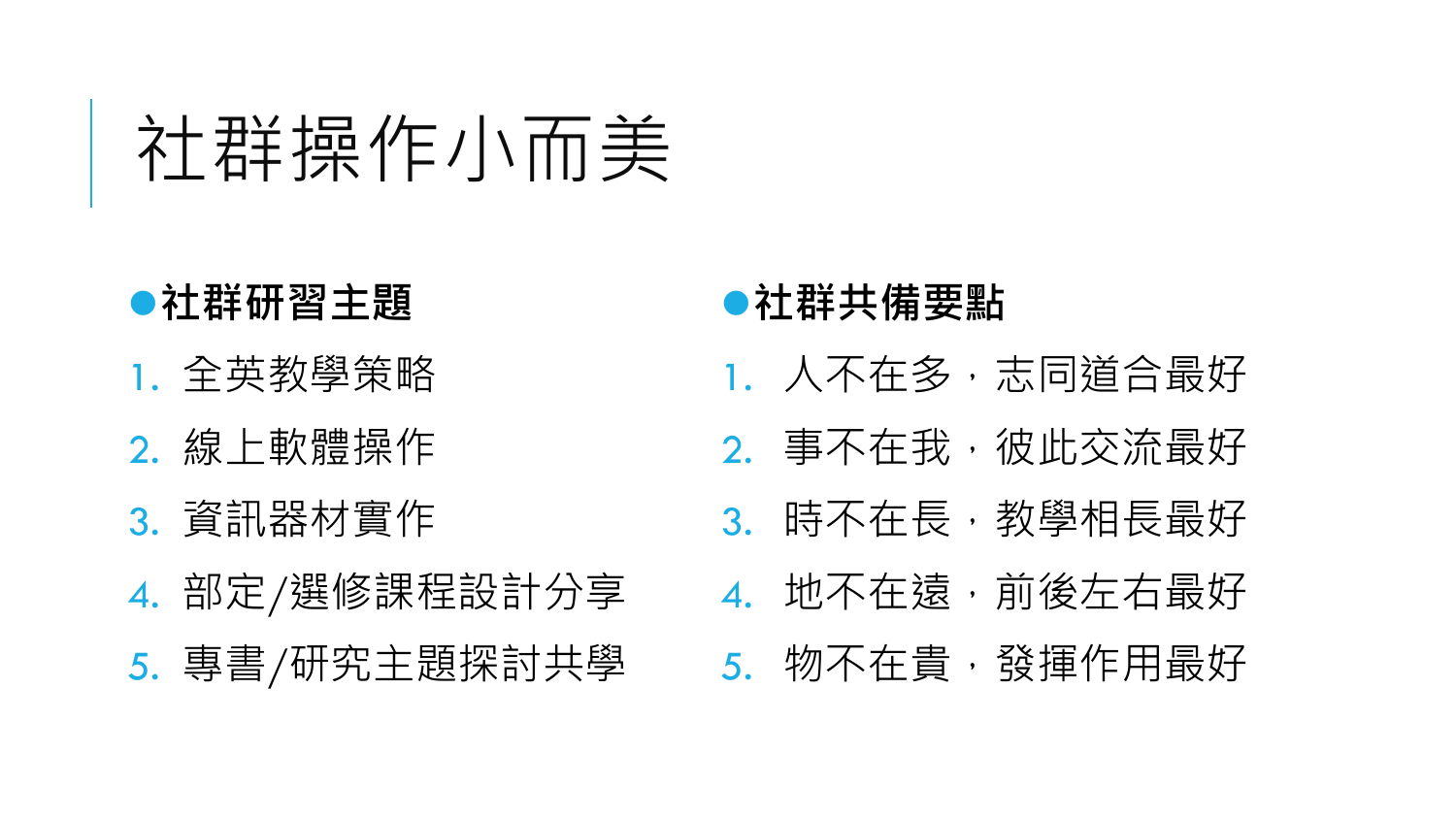# 高三全英最低標

- **12**年級上學期(**2**節部定**+2** 節閱寫**+1**節彈性,每週**1**節全 英)
- 1. 以英文歌曲提升英文學習 動機,舒緩高三緊張氣氛
- 2. 以歌詞內容補充重要字詞 句型,順便訓練英聽能力
- 3. 以歌曲情境連結後續寫作 練習,延伸培養寫作能力
- **12**年級下學期(**2**節英語聽 講**+2**節作文,或是選擇**4**節第 二外語)
- 1. 「圖文創作中的鑑賞與應 用」、「影視作品中的文 化與口音」、「流行歌曲 中的字詞與句型」,三大 主題三班輪流跑班,每個 主題大約五週時間
- 2. 搭配二外補助經費跑班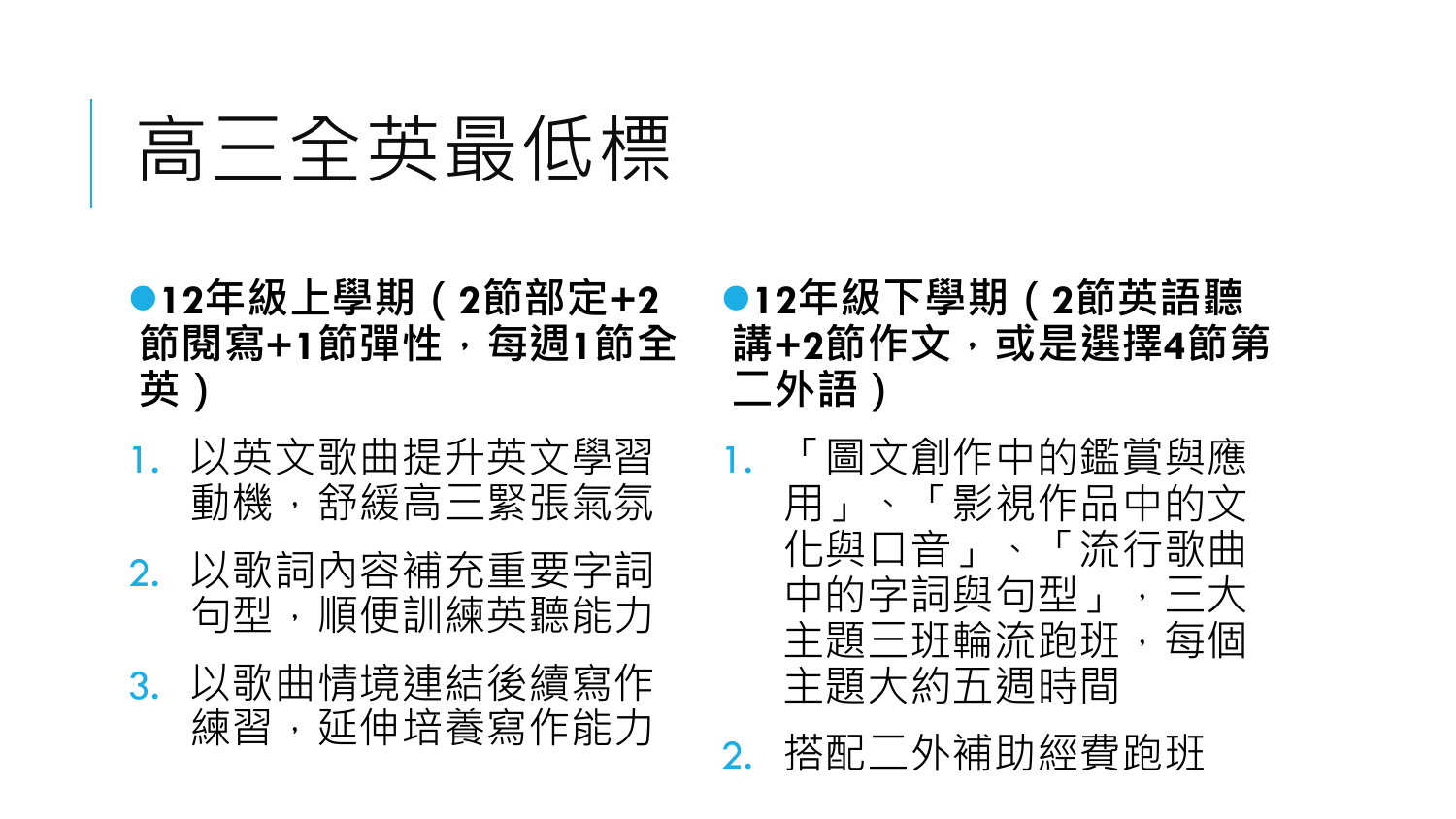# 高一全英先起步

●搭配課程地圖,挑選教學重點,2年英文課程行事曆總體設 計,透過探究問題、表現任務,提供學生真實溝通與用情境 ,並能適時產出課程學習成果

●高一課程內容相對簡單,較有充裕時間進行全英課室語言, 並以ICQ (Instruction Checking Question) 與CCQ (Concept Checking Question)確認學生理解能力

●透過主題式討論或觀念式引導進行全英授課,降低學生學習 焦慮及教師教學挑戰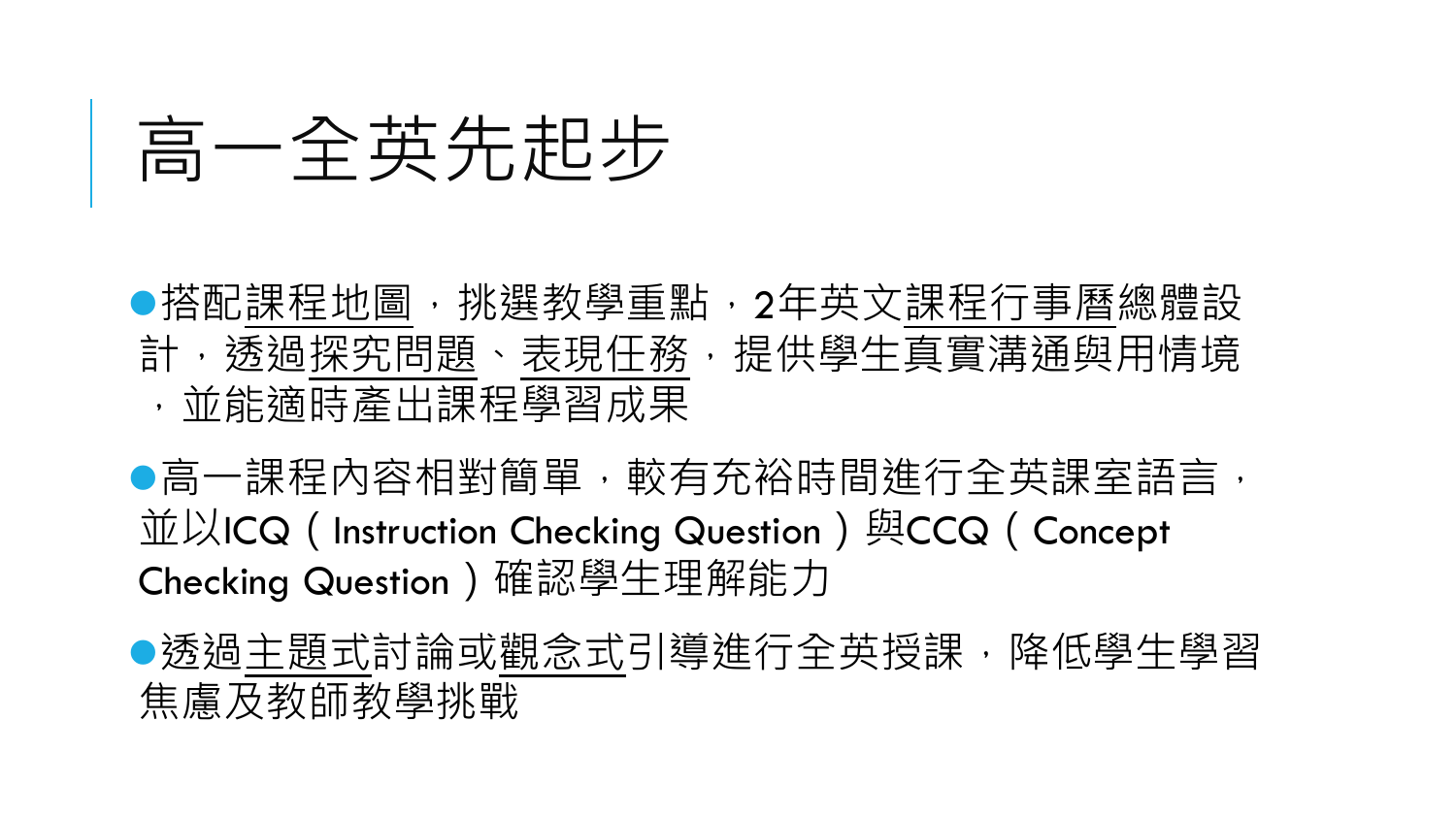

## IF IT HADN'T BEEN FOR LOVE– ADELE

Reference: Vicki Bos (2021). The Triple Ex Approach to using songs in the language classroom. [https://www.youtube.com/watch](https://www.youtube.com/watch?v=BH65EiaSswQ) [?v=BH65EiaSswQ](https://www.youtube.com/watch?v=BH65EiaSswQ)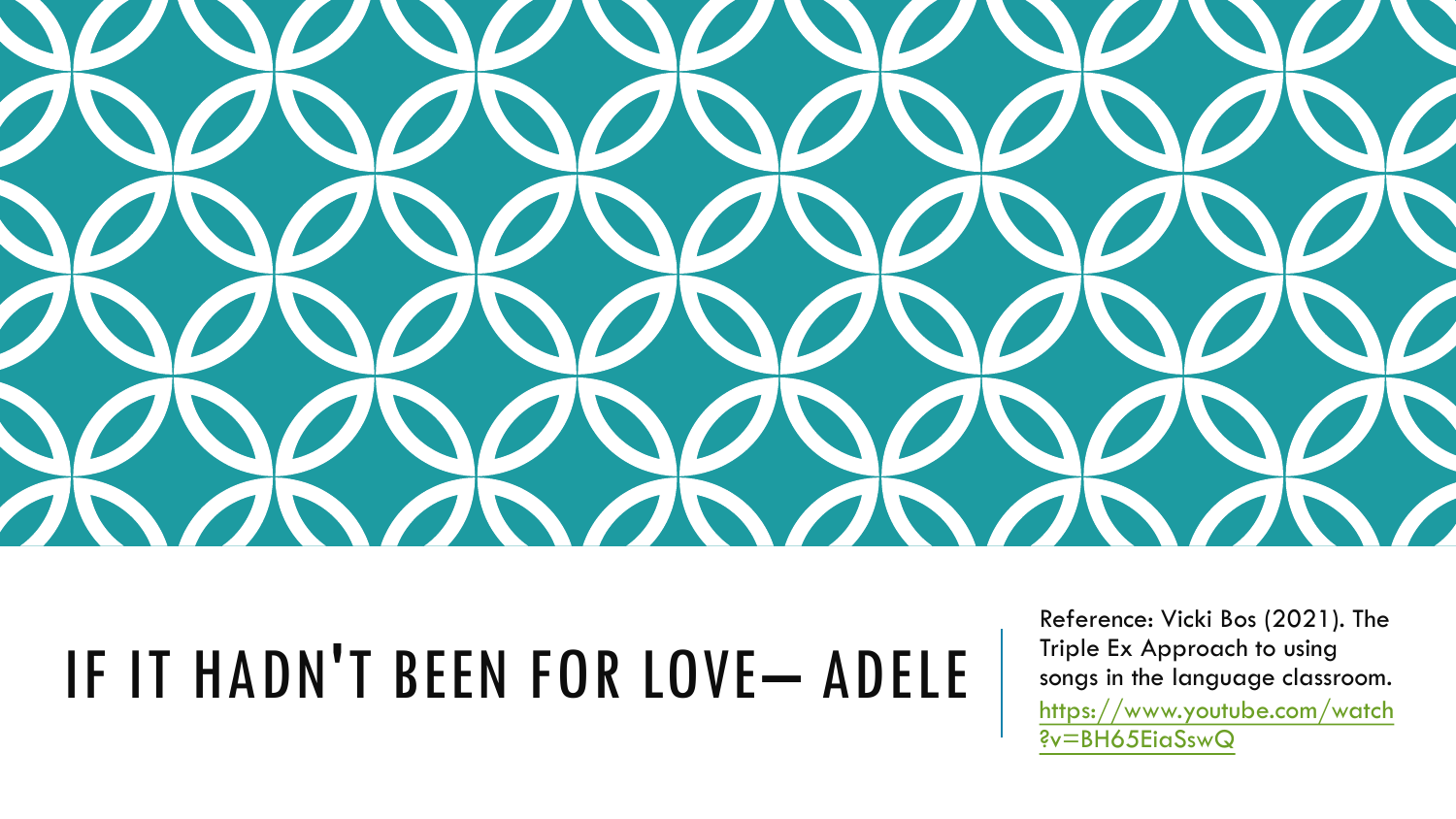### [S1 INTRODUCTION] WHAT DO YOU REGRET?

### I didn't get a high score.

I failed to reach the peak of Mount Jade.

I forgot to bring my passport.

I didn't follow my parents' advice.

I failed to get along with my classmates.

I forgot my best friend's birthday.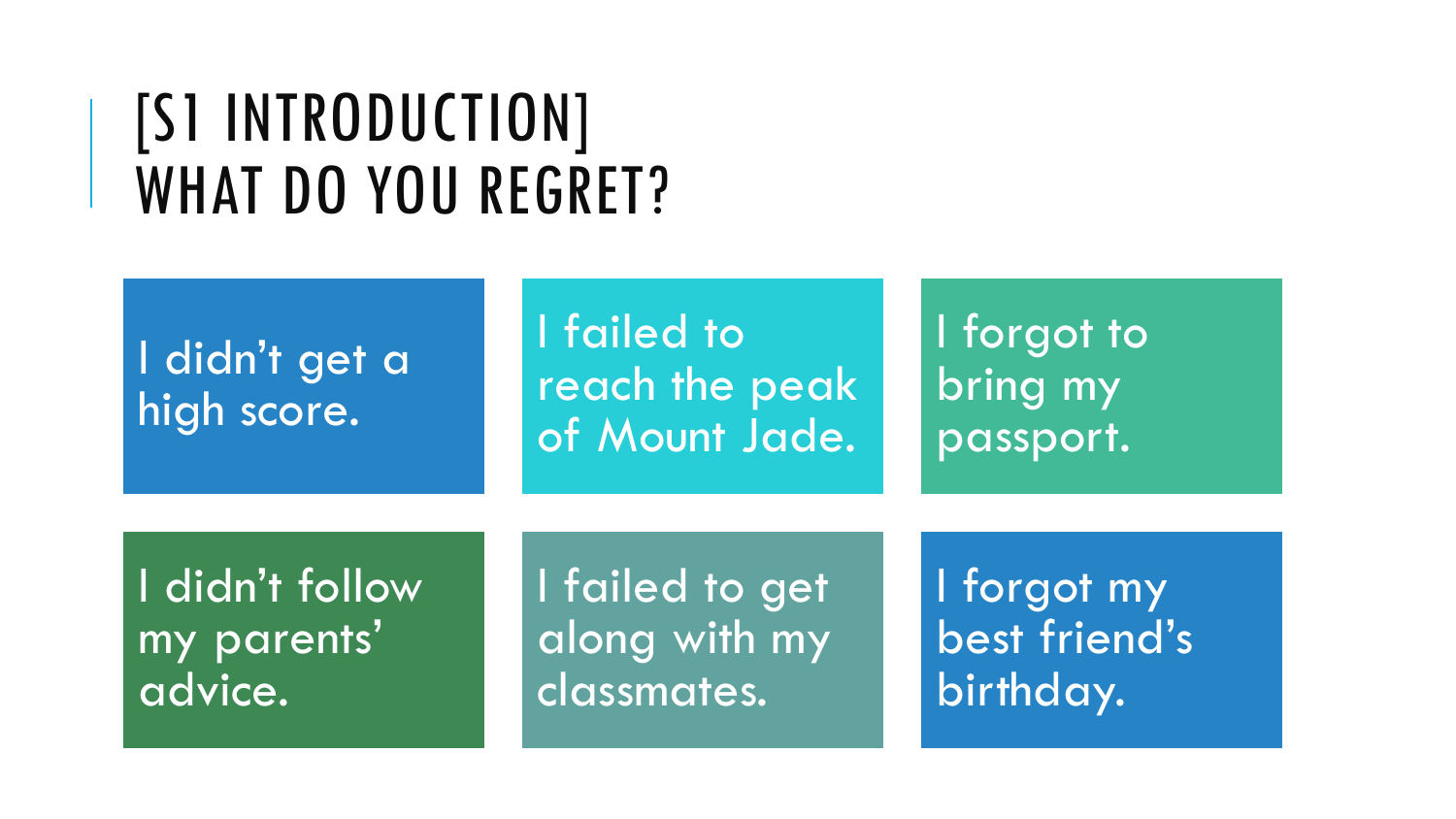### [S2 EXPERIENCE] WHAT WILL YOU HEAR IN THE SONG?

| What<br>happened<br>to the<br>woman? | (1) Never woulda seen the trouble that I'm in.  |  |
|--------------------------------------|-------------------------------------------------|--|
|                                      | (2) Woulda been gone like a wayward wind.       |  |
|                                      | (3) Never woulda run through the blinding rain. |  |
| How does<br>she feel<br>now?         | (4) Never woulda loaded up a forty four.        |  |
|                                      | (5) Never woulda took a mind to track him down. |  |
|                                      | (6) Never woulda gone to that side of town.     |  |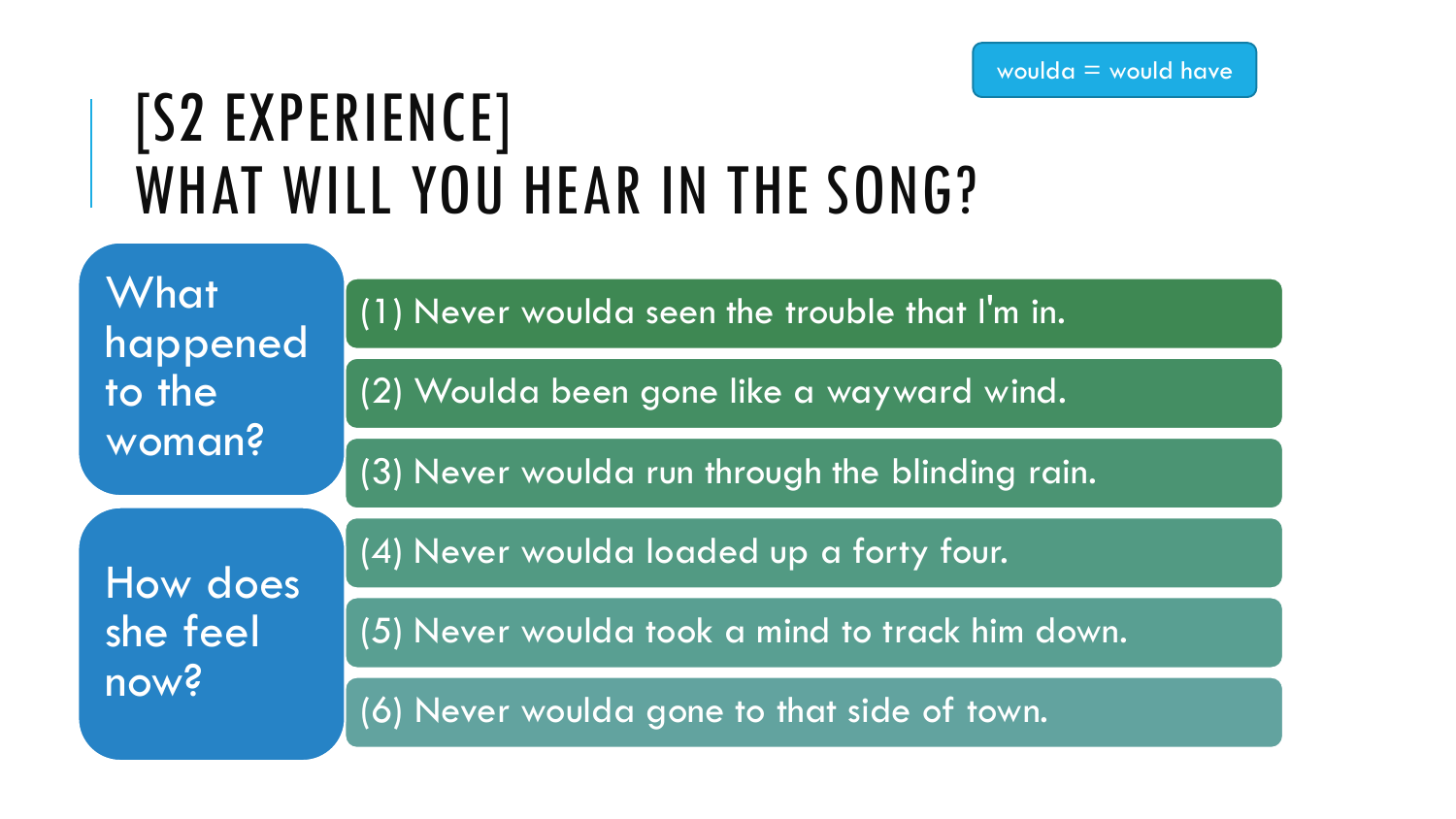



## LET'S PLAY SONG SPAGHETTI! Source:<https://unsplash.com/>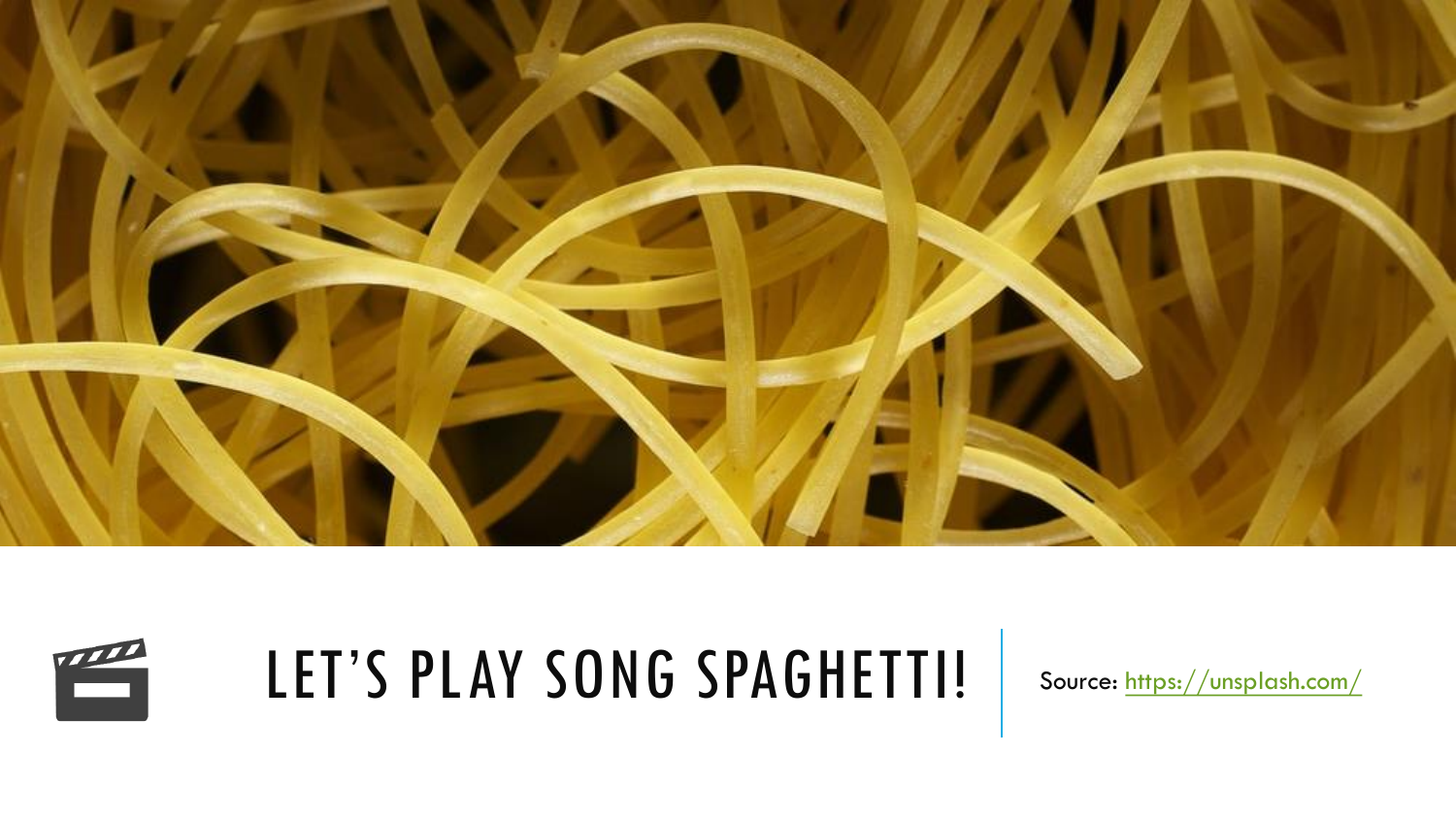### SONG SPAGHETTI – ANSWER KEY

# **ACEGIKMO/ BDFHJLNP**

### $(A=L; C=N;$  $M=H; O=J; F=P$

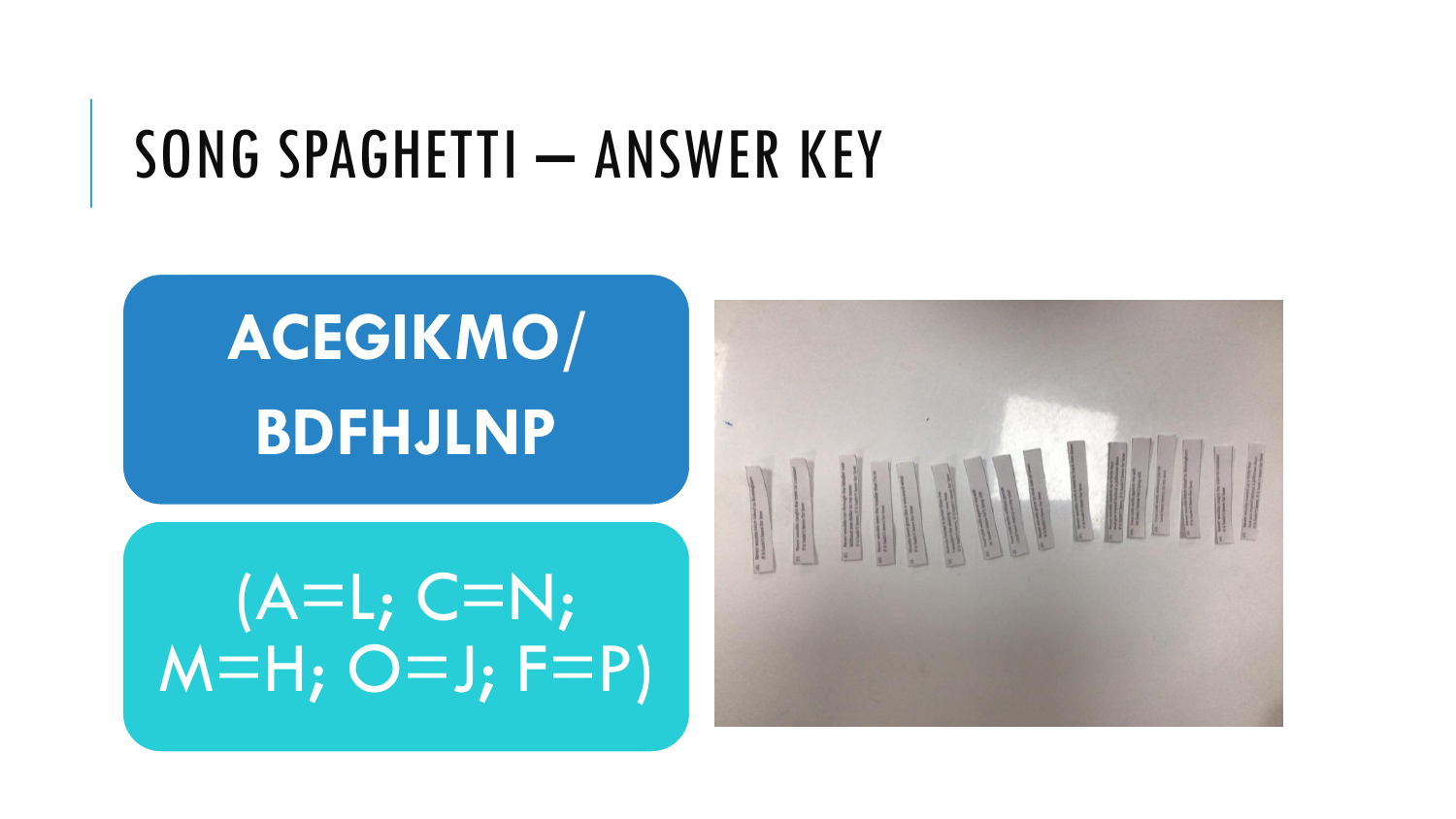#### slido

## [S3 EXPLORATION] HOW DO YOU FEEL ABOUT THE SONG?

| 1. How does the singer feel?                                            | ashamed    | indifferent | depressed        |
|-------------------------------------------------------------------------|------------|-------------|------------------|
| 2. What happened to the man?                                            | engaged    | hopeful     | regretful        |
| 3. Where is she now?                                                    | suspicious | guilty      | <u> ecstatic</u> |
| 4. Please write down 3 things that<br>she'd not have done without love. | frustrated | thoughtful  | optimistic       |
|                                                                         |            |             | Source: ESLBUZZ  |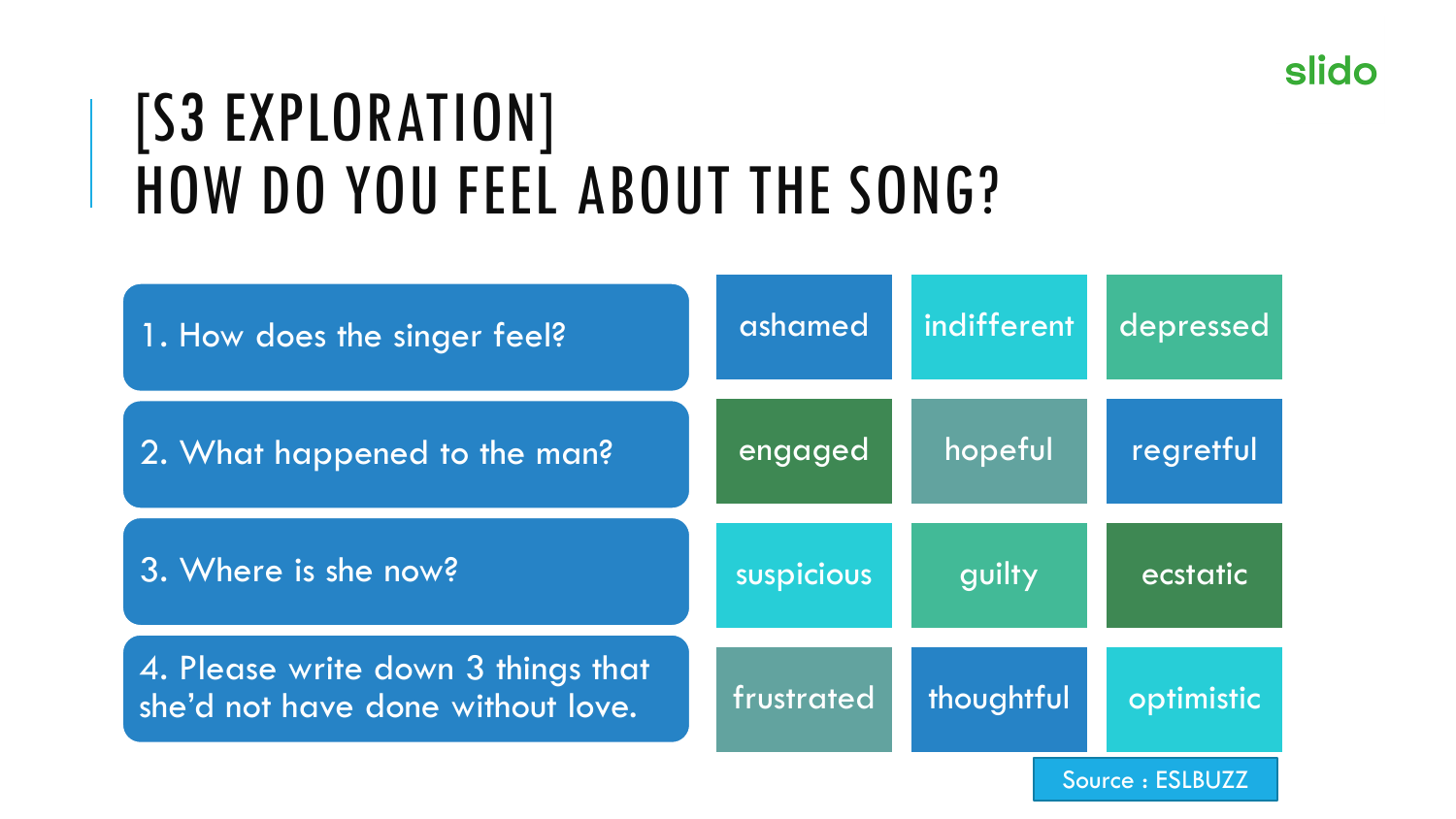If S. + had Ven..., S. + would/could/should/might + have Ven. If it had not been for love, But for love, Without love,

She would never have run through the blinding rain.

She would never have seen the trouble that I'm in.

She would never have been gone like a wayward wind.

She would never have gone to that side of town.

She would never have **took** a mind to track him down.

She would never have loaded up a forty four.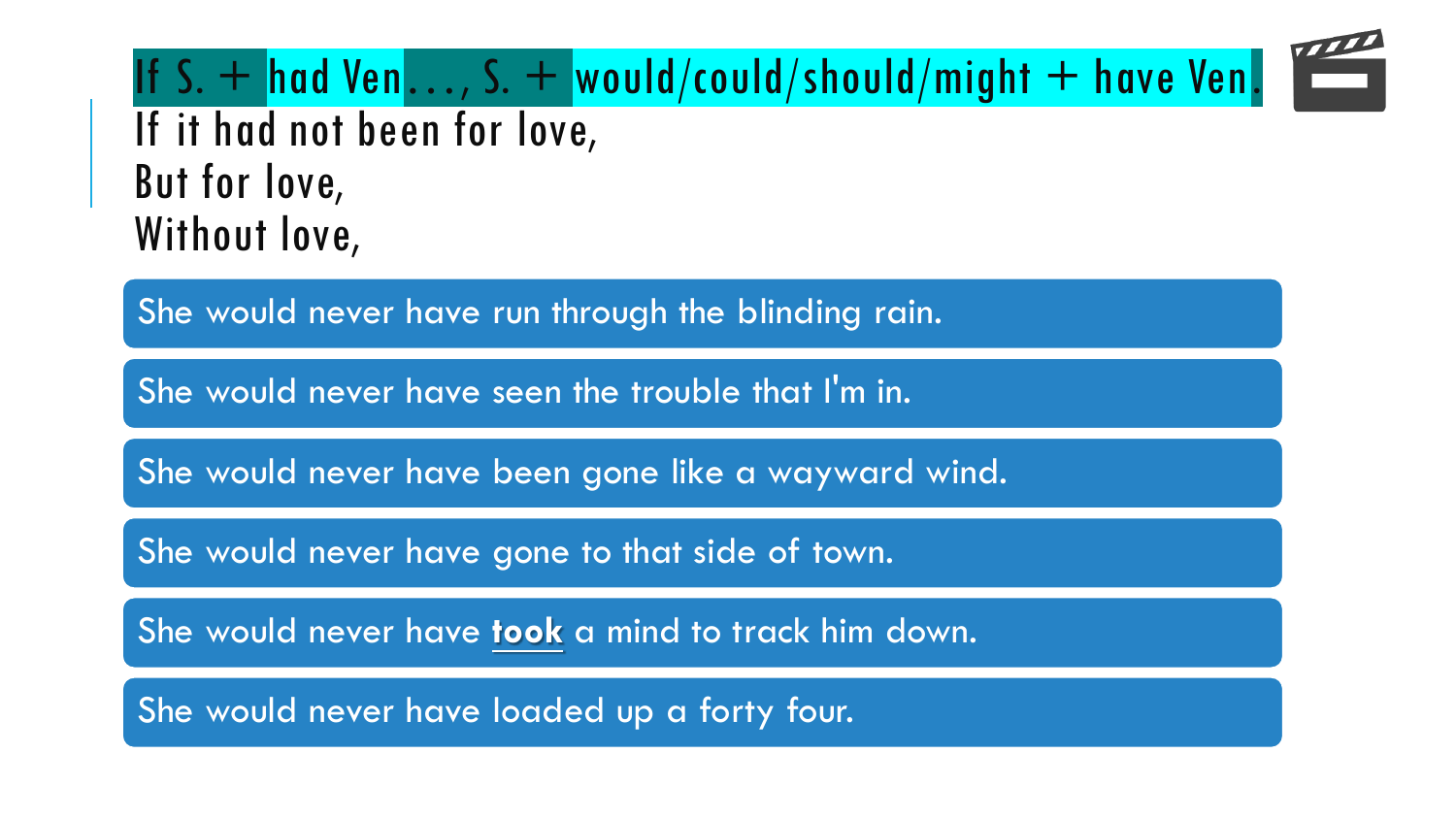## [S4 EXTENSION] IF IT HADN'T BEEN FOR \_\_\_\_\_, I WOULD HAVE...

#### Share with us your regret.

• If I **had studied** English harder, I **wouldn't have lived** a boring life as a student.

#### Tell what you'd have done.

• First, I **would have studied abroad** to learn the latest technology. Then, … Finally, …

#### Share with us your thought.

• In short, **but for** my poor English proficiency, my college life **would have been** more colorful.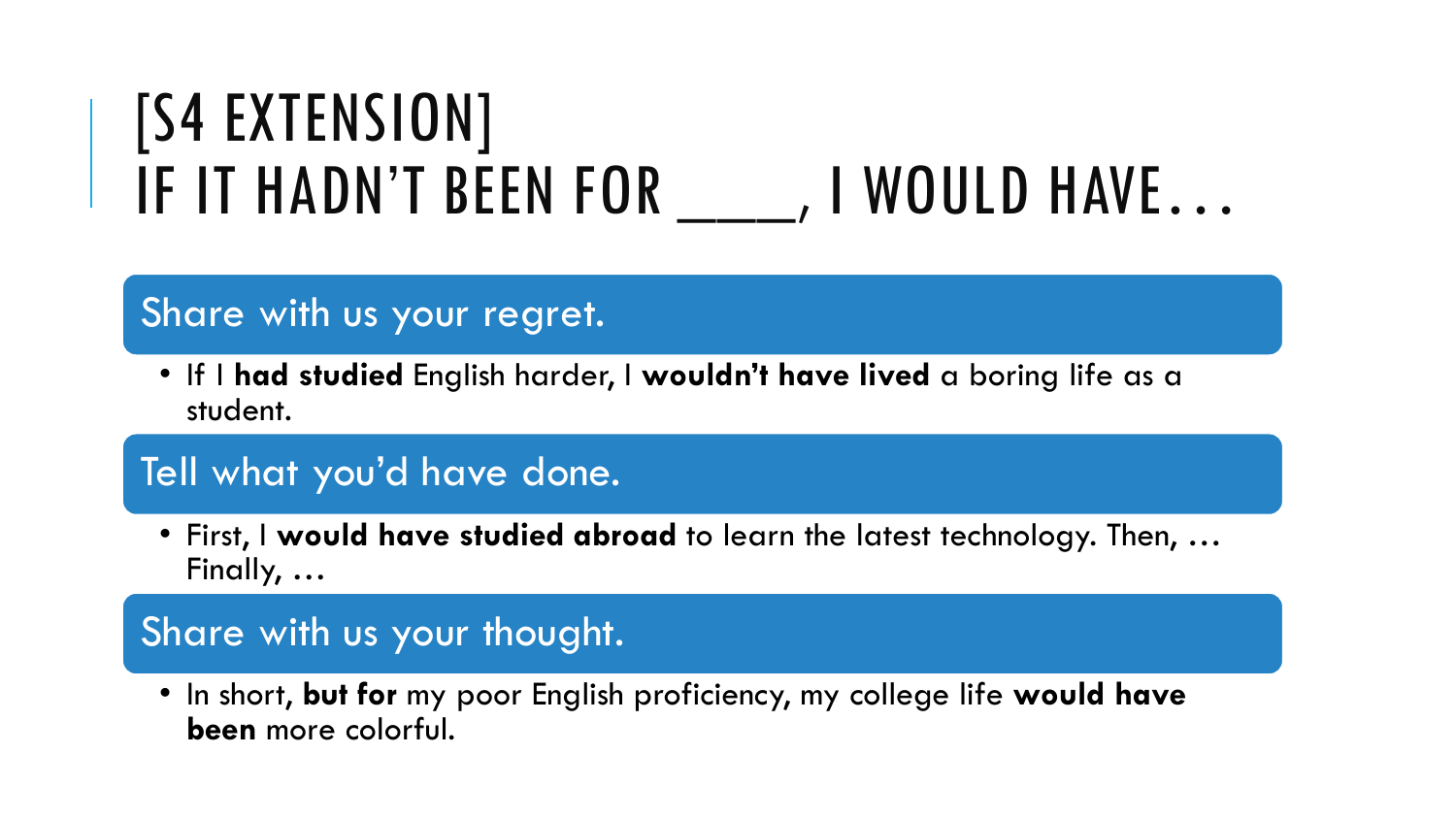### WRITING PRACTICE – WHAT DO YOU REGRET?

身為一名高中生,你覺得從 以前到現在,最讓你後悔的 一件事是什麼?請以此為題 ,寫一篇英文作文。第一段 描述過去讓你後悔的一件事 ,並說明為何這件事對你如 此重要;第二段則說明未來 你將採取哪些行動,避免類 似憾事再次發生。

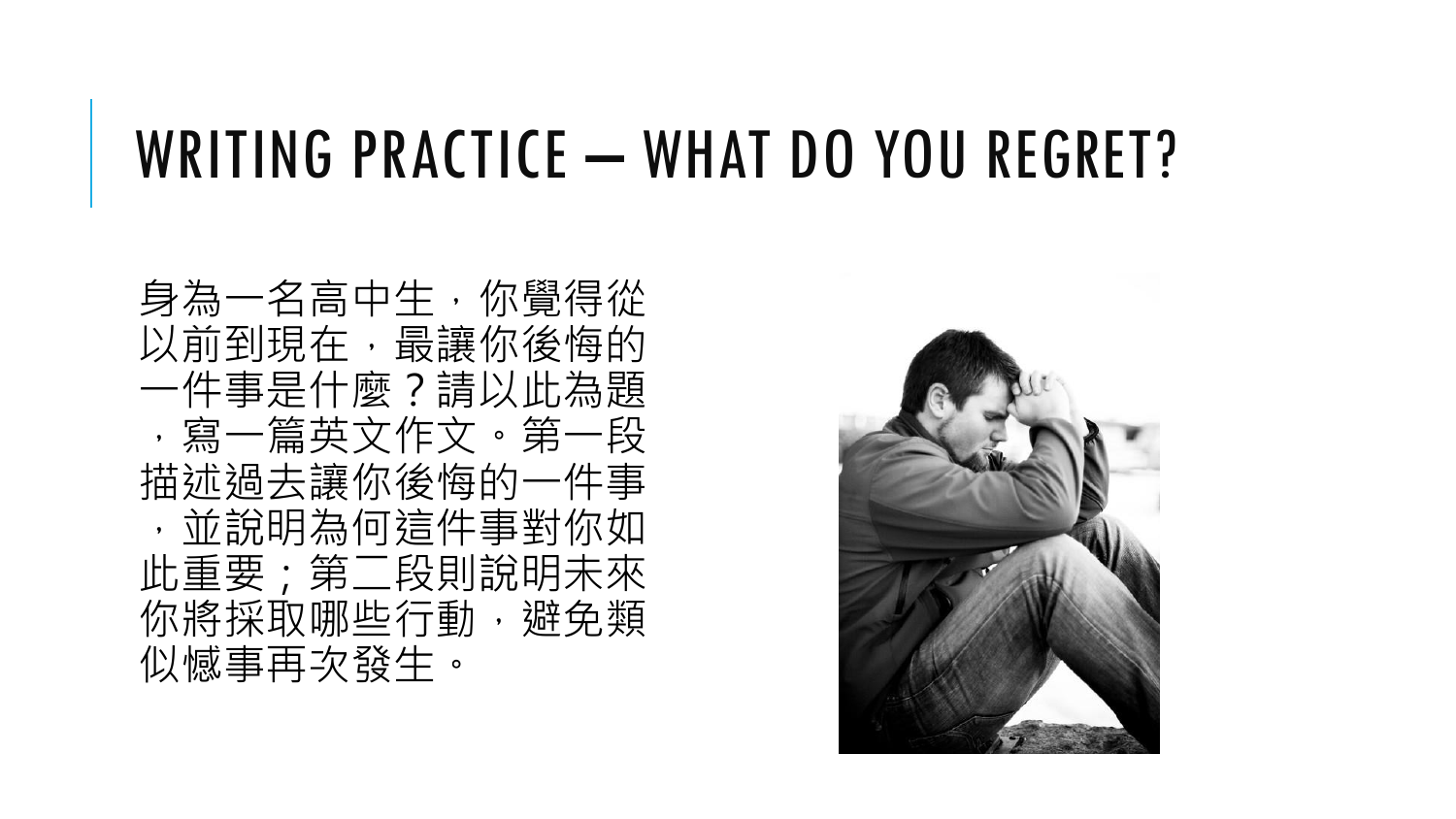## STUDENTS' WRITING

… I regret that I did not read more English when studying in junior high school.

… I should have read more English books before I noticed my English was poor.

**• The reason why something I** regret happened is I did not see things in the long term.

I. REGRET  $D_{\mathcal{D}}$ What 接前頁從此寫起 When I was in juntor high school, I had ever heard of English is important and it was better to learn English not only from the textbooks. But I didn't take it seriously. I thought it was not necessary to learn more. It was enough that textbooks taught. However, when I became a freshman of senior high school, I realized that how important English is and I regret that I did not read more English when studying in junior high school. I couldn't understand what teacher said in a short time and the test became difficult for me. Maybe I should have read more English books before I noticed my English  $WQS = poor.$ The reason why something I regret happened is I did not see things in the long-term. I just considered what I need at that noment instead of what I need in the future. Therefore, I will look everything's. future. I will not confine myself in the moment Additionally, I will grasp every chance. In stead of regretting in the fature, I want to try every chance although it may not be successful. By the way, if I still can not avoid something pity happening. I will let it go. Always move forward will not. make me miss any chance, I hope I will not regret doing anything or not doing anything.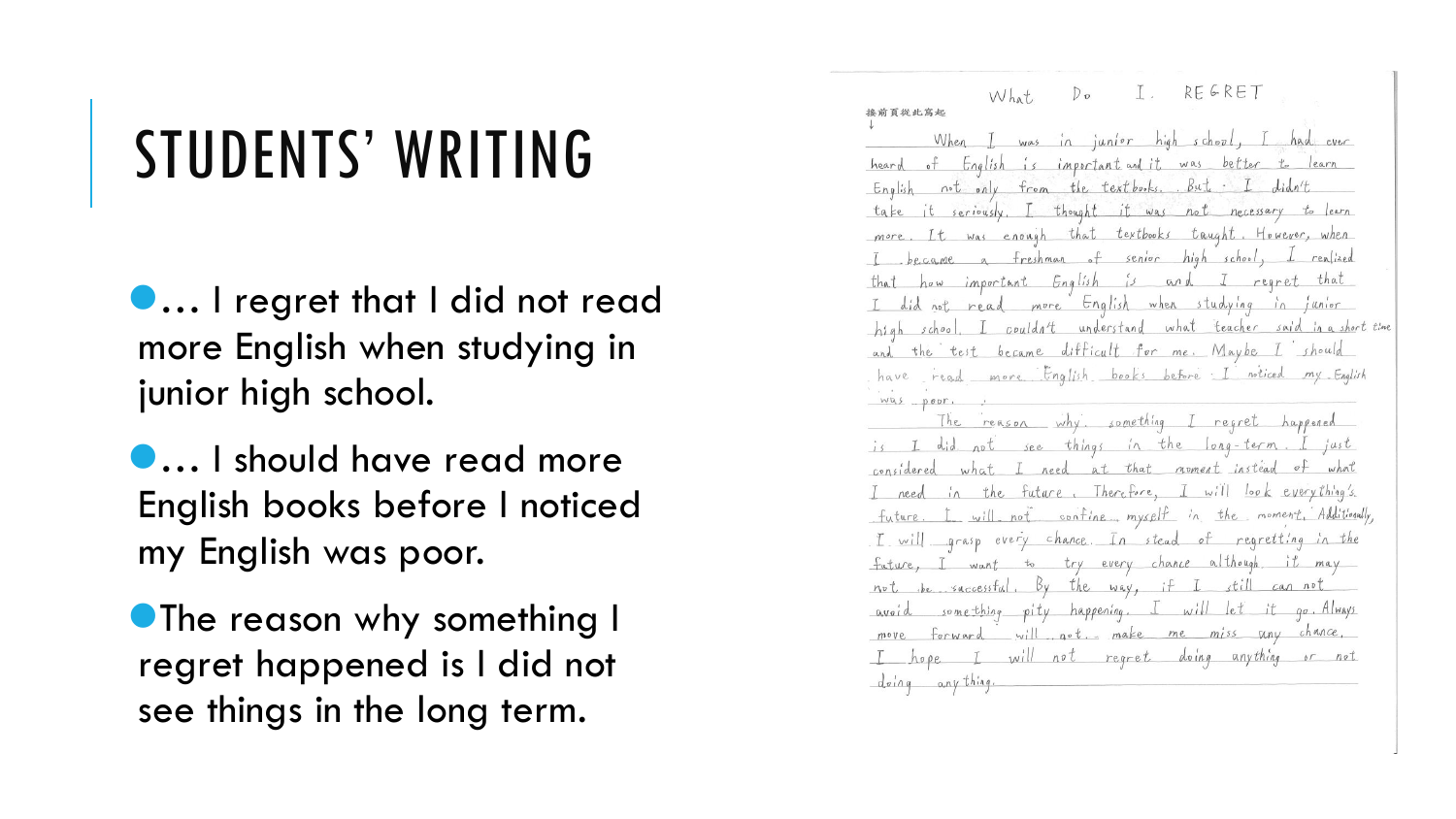## SOURCES